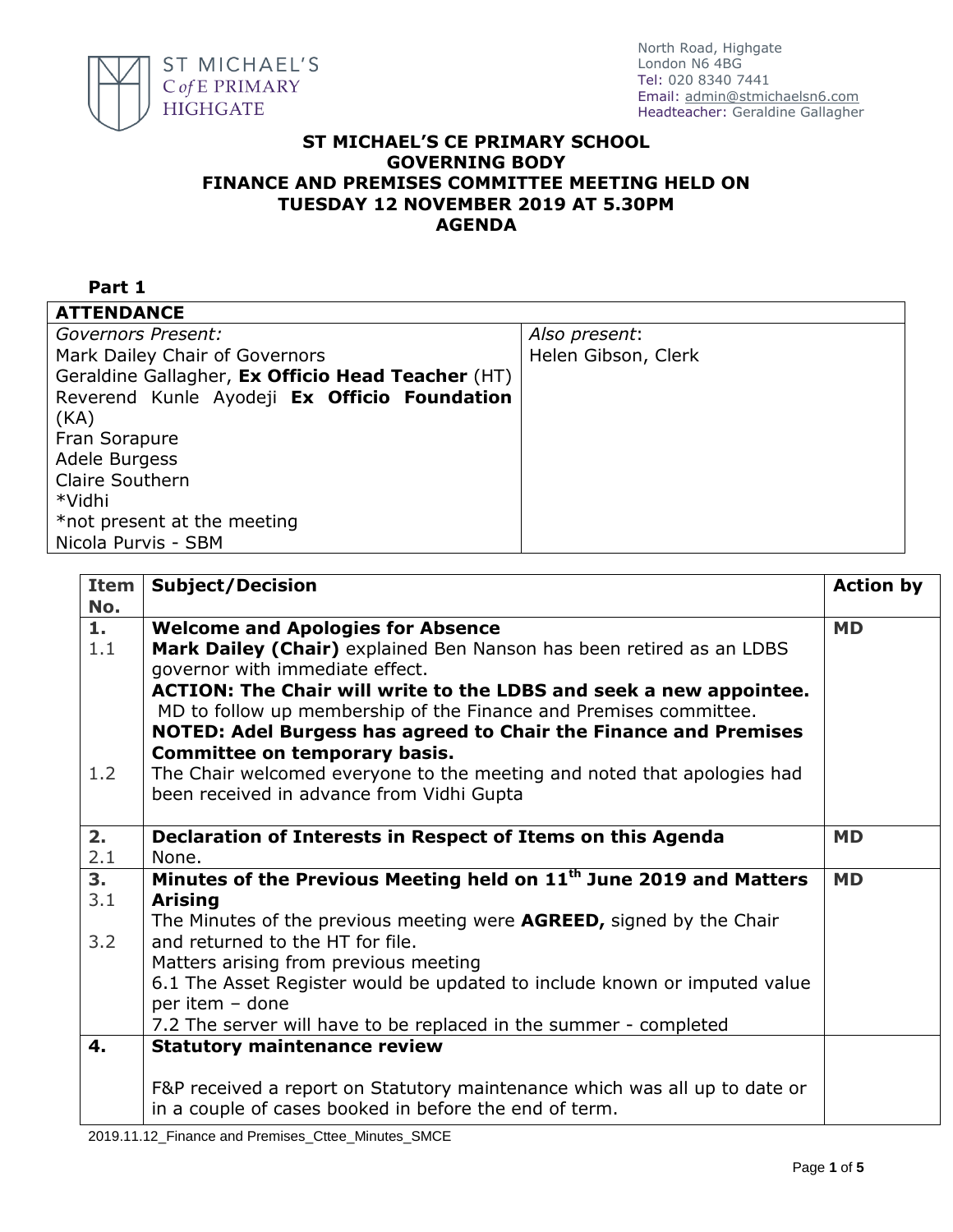

| 5.  | <b>Budget</b>                                                                                                                                                                                                                                                                                                                                                                                                                                                                                                                                                                                                                                                                                                                                                                                                                                            |    |
|-----|----------------------------------------------------------------------------------------------------------------------------------------------------------------------------------------------------------------------------------------------------------------------------------------------------------------------------------------------------------------------------------------------------------------------------------------------------------------------------------------------------------------------------------------------------------------------------------------------------------------------------------------------------------------------------------------------------------------------------------------------------------------------------------------------------------------------------------------------------------|----|
|     | Budget Monitoring. The budget at the six-month period is tracking in<br>line with the forecast and expectations but there are areas of the<br>budget which are expected to be over budget at year end and there is<br>little likelihood that these overspends will be met with higher than<br>expected levels of income as in previous years. The outstanding<br>invoices for lettings are being chased and this does not affect<br>cashflow.<br>Teaching Supply is currently above forecast which is related to<br>unexpected cover being needed for sickness. The Business Manager<br>continues to monitor the expenditure<br>Support Salary expenditure is within budget.<br>$\bullet$<br>• Premises - 70% of the major works budget and 83% of the R&M day<br>to day budget spent. This is to be expected as majority premises<br>work now completed |    |
|     | The GB noted that the planned contingency of £20k may be utilised in<br>part before the end of the financial year.                                                                                                                                                                                                                                                                                                                                                                                                                                                                                                                                                                                                                                                                                                                                       |    |
|     | The GB noted that the Budget Planning process is based on a number<br>of assumptions                                                                                                                                                                                                                                                                                                                                                                                                                                                                                                                                                                                                                                                                                                                                                                     |    |
|     | Most of the planned summer works were completed with the<br>exception of the air conditioning in the server room which is yet to be<br>installed and the replacement of fire doors in KS2 hall which was<br>postponed                                                                                                                                                                                                                                                                                                                                                                                                                                                                                                                                                                                                                                    |    |
| 6.  | <b>Internal Audit</b>                                                                                                                                                                                                                                                                                                                                                                                                                                                                                                                                                                                                                                                                                                                                                                                                                                    | HT |
| 6.1 | The GB noted that the internal Audit is commissioned by LB Haringey and is<br>part of the school financial assurance services. The Chair and Headteacher<br>advised that they have concerns over the conduct, engagement and<br>outcomes of the audit contained in the report. GB noted the following issues<br>raised:<br>Concerns have been addressed to the LB Haringey and the Audit<br>Manager on the conduct of the audit including the engagement of the                                                                                                                                                                                                                                                                                                                                                                                          |    |
|     | audit partner who visited the school. This included the experience and<br>quality of the auditor, given the previous audit inspection, which the<br>School felt was poor.<br>The review of additional financial information which the School                                                                                                                                                                                                                                                                                                                                                                                                                                                                                                                                                                                                             |    |
|     | considered to be outside the new audit scope.<br>The concerns over the drafting of the audit and the inconsistencies                                                                                                                                                                                                                                                                                                                                                                                                                                                                                                                                                                                                                                                                                                                                     |    |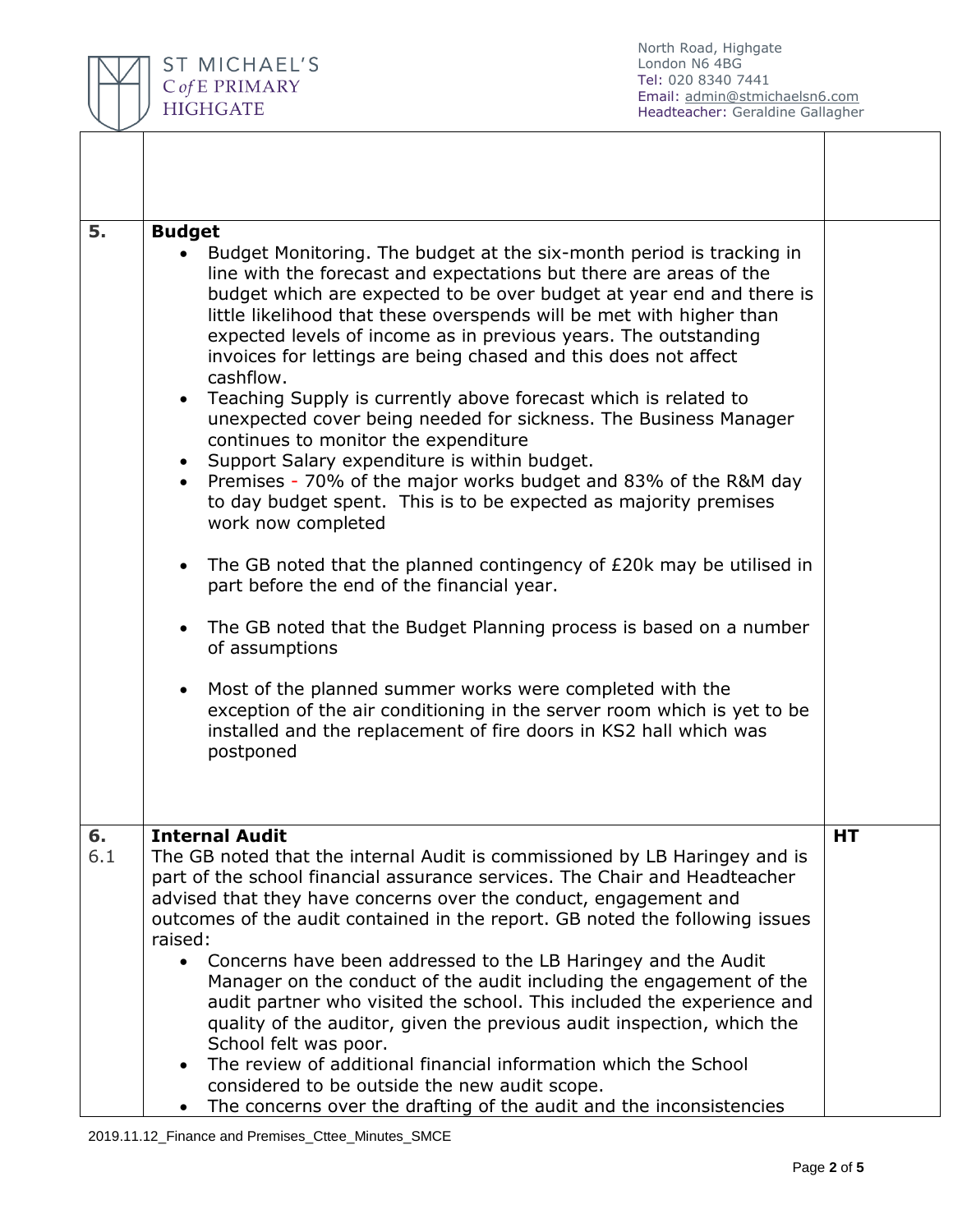|                     | North Road, Highgate<br><b>ST MICHAEL'S</b><br>London N6 4BG<br>Tel: 020 8340 7441<br>C of E PRIMARY<br>Email: admin@stmichaelsn6.com<br><b>HIGHGATE</b><br>Headteacher: Geraldine Gallagher                                                                                                                                                                                                                                                                                   |           |
|---------------------|--------------------------------------------------------------------------------------------------------------------------------------------------------------------------------------------------------------------------------------------------------------------------------------------------------------------------------------------------------------------------------------------------------------------------------------------------------------------------------|-----------|
| 6.2                 | and incorrect information contained in the report. This was challenged<br>robustly and corrected.<br>• The need to contact the Manager of the auditor to resolve concerns<br>on quality and accuracy.<br><b>NOTED: The Chair noted that Financial Controls, process and</b>                                                                                                                                                                                                    | HT / CB   |
|                     | procedures are in place and there is compliance with the agreed<br>operating procedures.<br>Action GG will write to Mazars/LBH expressing concern with audit<br>process and outcome.                                                                                                                                                                                                                                                                                           |           |
| 7.<br>7.1           | <b>Premises Update</b><br><b>Premises and works update.</b> The Chair noted the following:<br>The premises external decoration works have been completed.<br>$\bullet$<br>Playground works and planters have been completed.<br>$\bullet$<br>Discussion have been undertaken with the LDBS on moving the<br>School Office/Reception to a more prominent position near the<br>entrance. This is in keeping with the Safeguarding and Health &<br>Safety priorities of the LDBS. | HТ        |
| 8.<br>8.1           | <b>Parking</b><br>GB noted the efforts have been made to meet with the Safer<br>Neighbourhoods Team for positive action to be take on parking outside the<br>school.<br><b>ACTION: Parking. AB will contact LB Haringey and TfL and pursue</b><br>the Safer Neighbourhoods Team on resolving the parking outside<br>the School.                                                                                                                                                | <b>AB</b> |
| 9.                  | <b>Any Other Business</b>                                                                                                                                                                                                                                                                                                                                                                                                                                                      |           |
| 10.<br>10.1<br>10.2 | <b>Dates of future meetings</b><br>Tues 10/3 (Q3budget outturn, first draft budget, staffing profile, SFVS)<br>Tues 28/4 (Q4 - Final outturn, budget)<br>Tues 9/6 (summer works plans)                                                                                                                                                                                                                                                                                         | HT/AB     |

North Road, Highgate

## **There being no further Part 1 business this part of the meeting closed at 7:30**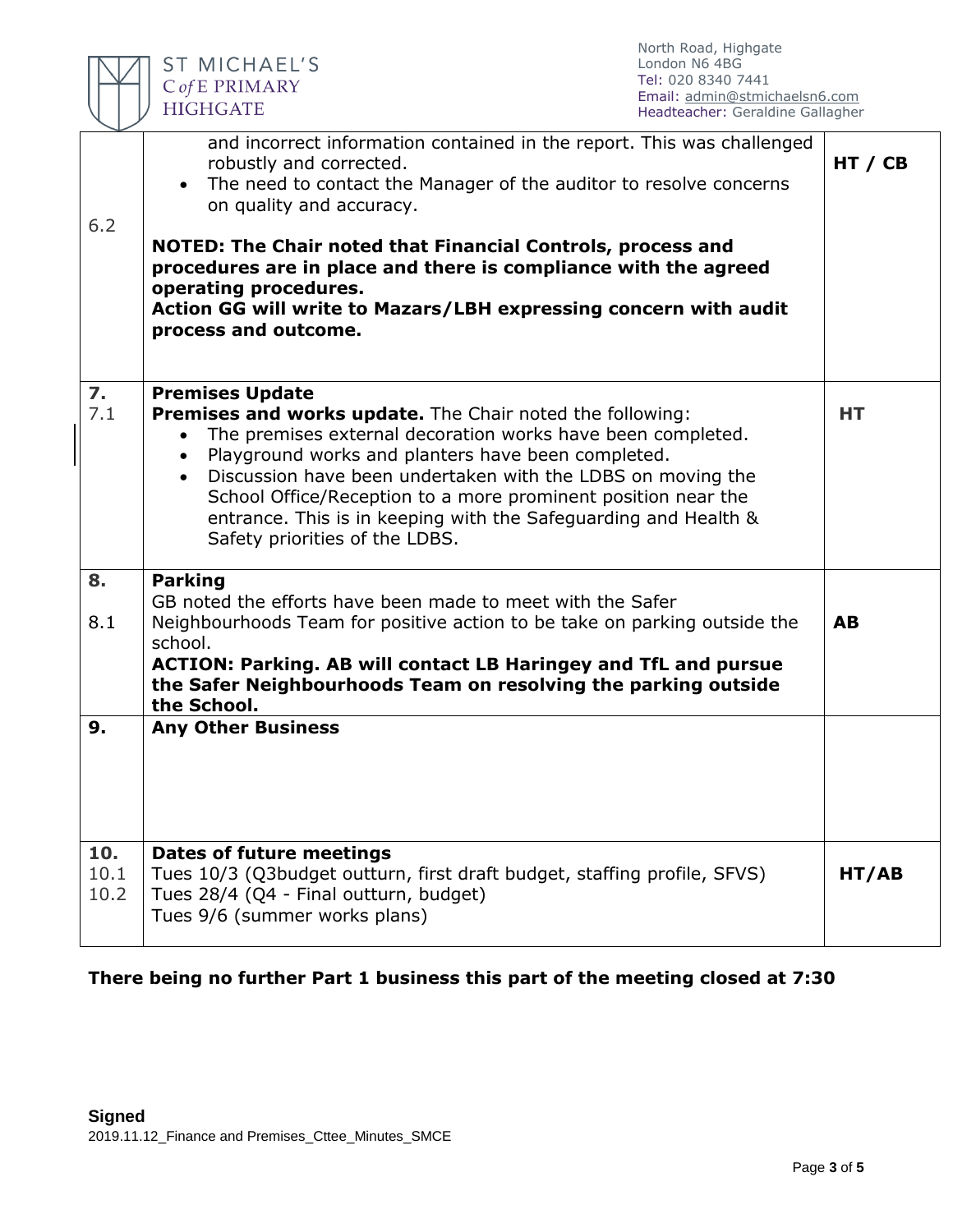

.

North Road, Highgate London N6 4BG Tel: 020 8340 7441 Email: [admin@stmichaelsn6.com](mailto:admin@stmichaelsn6.com) Headteacher: Geraldine Gallagher